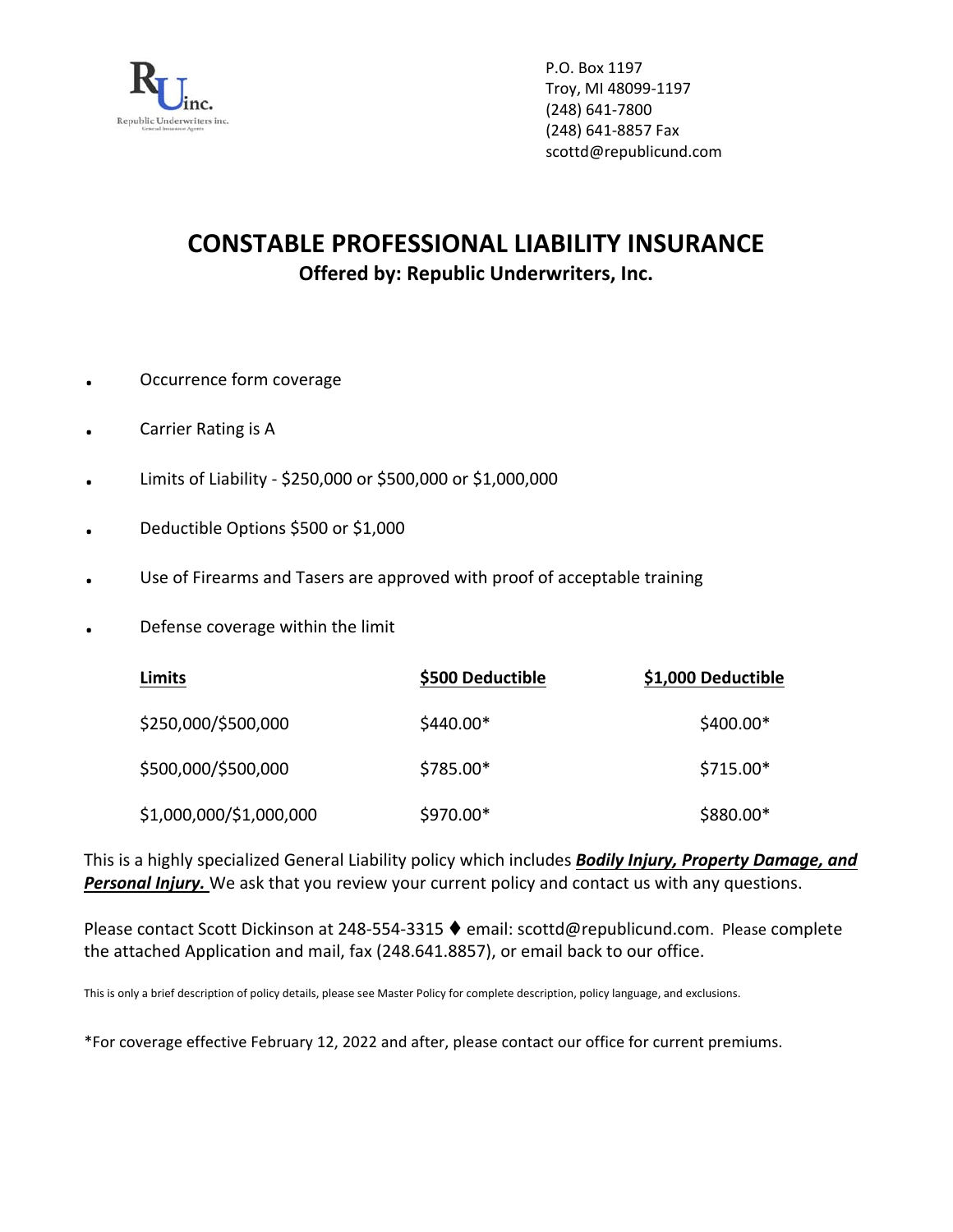

## CONSTABLE PROFESSIONAL LIABILITY 2022 NEW APPLICATION - PA

Provide responses to the inquiries on this application. If necessary, use Page 2 to provide detail responses.

|                                                                            |                                                                                                                                                                                                                          | <b>I. APPLICANT INFORMATION</b>      |               |                                                                     |                                                                                                                                                                                                                                                                                                                   |                 |                                                                                                                                                                                     |                                                                                                                                            |  |  |
|----------------------------------------------------------------------------|--------------------------------------------------------------------------------------------------------------------------------------------------------------------------------------------------------------------------|--------------------------------------|---------------|---------------------------------------------------------------------|-------------------------------------------------------------------------------------------------------------------------------------------------------------------------------------------------------------------------------------------------------------------------------------------------------------------|-----------------|-------------------------------------------------------------------------------------------------------------------------------------------------------------------------------------|--------------------------------------------------------------------------------------------------------------------------------------------|--|--|
|                                                                            |                                                                                                                                                                                                                          |                                      |               |                                                                     |                                                                                                                                                                                                                                                                                                                   |                 |                                                                                                                                                                                     |                                                                                                                                            |  |  |
|                                                                            |                                                                                                                                                                                                                          |                                      |               |                                                                     |                                                                                                                                                                                                                                                                                                                   |                 |                                                                                                                                                                                     |                                                                                                                                            |  |  |
|                                                                            |                                                                                                                                                                                                                          |                                      |               |                                                                     |                                                                                                                                                                                                                                                                                                                   |                 | Email                                                                                                                                                                               |                                                                                                                                            |  |  |
|                                                                            |                                                                                                                                                                                                                          |                                      |               |                                                                     |                                                                                                                                                                                                                                                                                                                   |                 |                                                                                                                                                                                     |                                                                                                                                            |  |  |
|                                                                            |                                                                                                                                                                                                                          |                                      |               |                                                                     |                                                                                                                                                                                                                                                                                                                   |                 | 2. Are you a certified Constable? Yes $\blacksquare$ No $\square$ (You must be certified for us to bind coverage, call for details)<br>3. What is the name of the county you serve? |                                                                                                                                            |  |  |
|                                                                            | 4. How many executions, seizures did you complete during the last 12 months?                                                                                                                                             |                                      |               |                                                                     |                                                                                                                                                                                                                                                                                                                   |                 |                                                                                                                                                                                     |                                                                                                                                            |  |  |
| 1.                                                                         |                                                                                                                                                                                                                          | <b>II. TRAINING &amp; OPERATIONS</b> |               | Are you certified to carry a firearm in performance of your duties? |                                                                                                                                                                                                                                                                                                                   |                 |                                                                                                                                                                                     | $Yes \Box No \Box$                                                                                                                         |  |  |
| While on duty do you carry a firearm?<br>$Yes \Box No \Box$<br>2.<br>3.    |                                                                                                                                                                                                                          |                                      |               |                                                                     |                                                                                                                                                                                                                                                                                                                   |                 |                                                                                                                                                                                     | $Yes \Box No \Box$                                                                                                                         |  |  |
|                                                                            | Are you currently employed by a law enforcement agency?                                                                                                                                                                  |                                      |               |                                                                     |                                                                                                                                                                                                                                                                                                                   |                 |                                                                                                                                                                                     |                                                                                                                                            |  |  |
|                                                                            |                                                                                                                                                                                                                          |                                      |               |                                                                     |                                                                                                                                                                                                                                                                                                                   |                 |                                                                                                                                                                                     |                                                                                                                                            |  |  |
|                                                                            | 4. Please identify your following duties: $\Box$ Process serving (warrants/summons/subpoenas etc) $\Box$ Prisoner transport<br>$\Box$ Enforcing Protecting of abuse orders $\Box$ Other (Describe extra duty activities) |                                      |               |                                                                     |                                                                                                                                                                                                                                                                                                                   |                 |                                                                                                                                                                                     |                                                                                                                                            |  |  |
|                                                                            |                                                                                                                                                                                                                          |                                      |               |                                                                     |                                                                                                                                                                                                                                                                                                                   |                 | III. CLAIMS INFORMATION -THIS SECTION MUST BE COMPLETED TO PROCESS                                                                                                                  |                                                                                                                                            |  |  |
|                                                                            |                                                                                                                                                                                                                          |                                      |               |                                                                     |                                                                                                                                                                                                                                                                                                                   |                 |                                                                                                                                                                                     |                                                                                                                                            |  |  |
|                                                                            | During the past 4 years, have any claims been made against you because of<br>Occurrences related to performance of your duties as a constable?<br>Yes $\square$<br>No <sub>1</sub>                                       |                                      |               |                                                                     |                                                                                                                                                                                                                                                                                                                   |                 |                                                                                                                                                                                     |                                                                                                                                            |  |  |
| If "yes" provide a summary of all occurrence and complete the chart below. |                                                                                                                                                                                                                          |                                      |               |                                                                     |                                                                                                                                                                                                                                                                                                                   |                 |                                                                                                                                                                                     |                                                                                                                                            |  |  |
|                                                                            | Date                                                                                                                                                                                                                     | <b>Open</b>                          | <b>Closed</b> | <b>Loss Paid</b>                                                    | <b>Loss Reserve</b>                                                                                                                                                                                                                                                                                               | <b>LAE Paid</b> | <b>LAE Reserve</b>                                                                                                                                                                  | <b>Total Incurred</b>                                                                                                                      |  |  |
|                                                                            |                                                                                                                                                                                                                          |                                      |               |                                                                     |                                                                                                                                                                                                                                                                                                                   |                 |                                                                                                                                                                                     |                                                                                                                                            |  |  |
|                                                                            |                                                                                                                                                                                                                          |                                      |               |                                                                     | <b>REQUESTED LIMIT:</b> \$250,000/\$500,000* - $\Box$ \$500 Deductible $\Box$ \$1,000 Deductible<br>$$500,000$ /\$500,000* - $\square$ \$500 Deductible $\square$ \$1,000 Deductible<br>$$1,000,000/$1,000,000* - \Box $500$ Deductible $\Box $1,000$ Deductible<br>*Contact our office for the pro-rated premium |                 |                                                                                                                                                                                     |                                                                                                                                            |  |  |
|                                                                            |                                                                                                                                                                                                                          |                                      |               |                                                                     |                                                                                                                                                                                                                                                                                                                   |                 | <b>Endorsement(s).</b> $\Box$ Mohegan Sun Arena $\Box$ East Donegal Constable $\Box$ McSherrystown Constables Office                                                                | If you are a Contractor for any of the following, please check and include an additional \$50.00 for the Additional Insured<br>$\Box$ CPKD |  |  |
|                                                                            | the application.                                                                                                                                                                                                         |                                      |               |                                                                     |                                                                                                                                                                                                                                                                                                                   |                 |                                                                                                                                                                                     | For any responses on page 1 that require explanation, provide details in space below. Entries on this form become part of                  |  |  |

I hereby declare that the statements and particulars in this application and attachments thereto are true and I have not misstated or suppressed any material facts. I agree that the information provided in this application with the basis of my acceptability with the Greenwich Insurance Company and its underwriters. I understand that my participation in this program and my coverage is contingent upon my acceptability to the underwriter. I agree the signing of this application does not bind coverage.